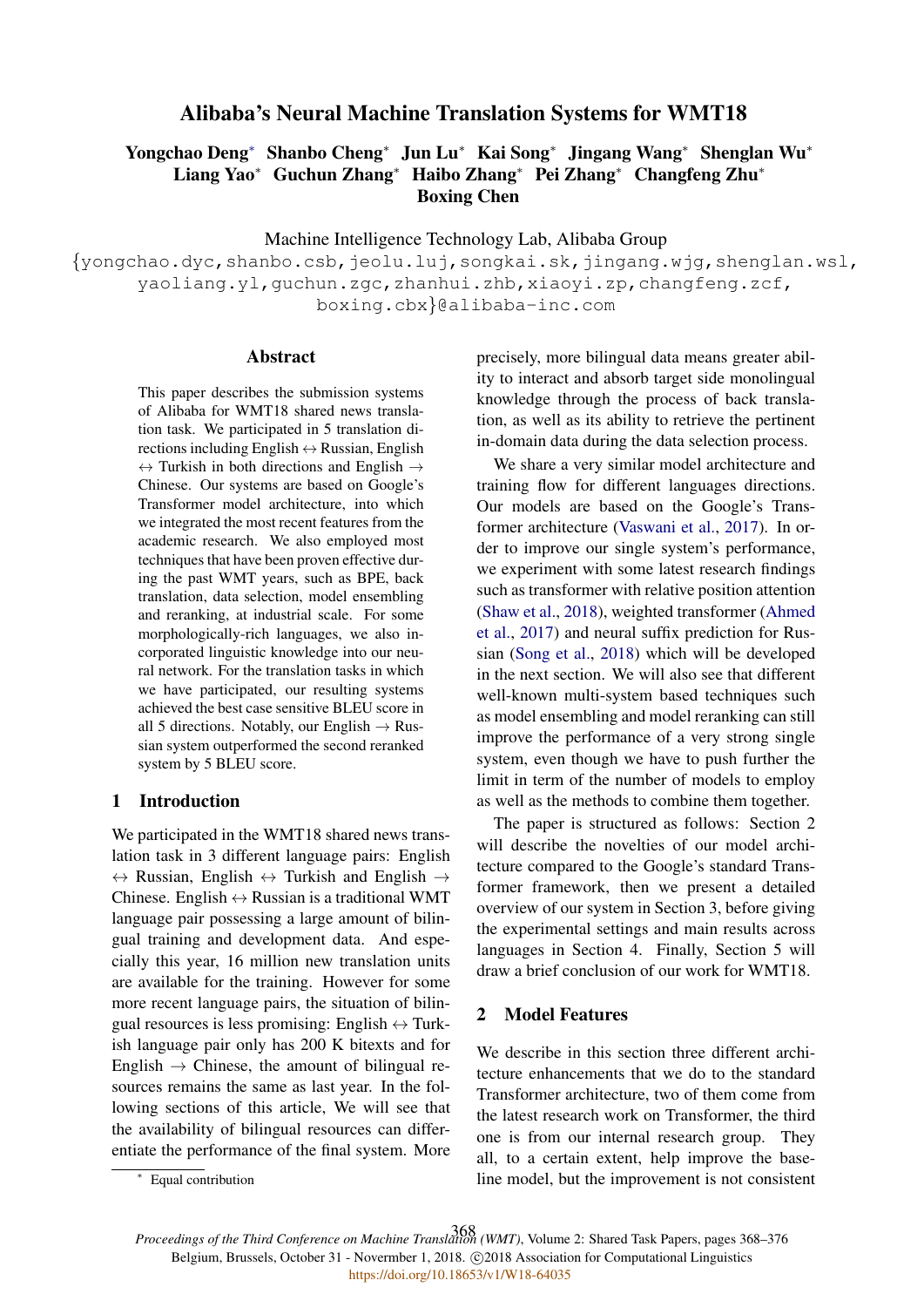across all languages and it becomes progressively weaker, diluted in the combination of other techniques.

# 2.1 Transformer with Relative Position Attention

We use relative position representation in selfattention mechanism (Shaw et al., 2018) of both the encoder and decoder side for all systems. Originally, the Transformer only uses the absolute position information in the word embedding layer, lacking of position information in higher layers. Incorporating explicit relative position information in self-attention enables its propagation to the higher layers. And in contrast to the absolute position, it's invariant to the sentence length. We compared the translation results between whether using this feature or not, and found that with the relative position features, the model performs better in reordering. We also implement the relative position representation with fast decoding. Experiments showed that it lead to faster convergence and better performance.

# 2.2 Weighted Transformer

Motivation: The Transformer Model proposed by Vaswani et al. (2017), uses a self-attention mechanism to avoid recurrence and convolution in previously proposed models. The heads in the multi-head attention are independent of each other, Ahmed et al. (2017) improved this with a new mechanism, namely multi-branch attention. The latter adds a group of dynamic learned parameters to distinguish the importance of the heads.

Our Implementation: We implement the weighted transformer, with extra small improvements compared to the original implementation. We introduce the weighting mechanism to both encoder and the bottom layer of multi-head attention in decoder which does not accept encoder output states. The reason we do not add in the upper layer of multi-head attention is that it causes about 3 times slower of training speed.

# 2.3 Neural Suffix Prediction for Russian

For English to Russian task, we implement Song et al. (2018) 's work, namely neural suffix prediction, in our baseline system. Song et al. (2018) 's work takes a two-step approach for the decoder. Russian word sequence is split into stem sequence and suffix sequence. During the decoding time,

stem is first generated at each decoding step, before suffix is predicted. Due to limited resource, we didn't strictly evaluate the actual improvement of this method, compared with the baseline Transformer architecture. We directly use it as our baseline system. For the following part of this paper, our English to Russian model is with neural suffix prediction by default. We use Byte Pair Encoding (BPE) (Sennrich et al., 2015) to get subword sequence of English side. For Russian side, BPE is applied on the stem sequence.

# 3 System Overview

## 3.1 Large-scale Back Translation

Adding synthetic data through the process of back translation (Sennrich et al., 2016) has become the paradigm when building state-of-the-art NMT systems. especially when a large amount of targetside in-domain data is available. For low-resource languages, the use of back-translated monolingual data is crucial as the target side lexicon coverage is often insufficient, it is the case for English  $\leftrightarrow$  Turkish, with only 0.2M bilingual sentence pairs and Turkish being a very morphologicallyrich language.

Considering the abundant volume of the monolingual data provided by the organizers and the costful process of back translation, we need to select among the entire monolingual data those of quality and being close to our domain of interest. We use the methods described in the data selection section (Subsection 3.2) to select this in-domain data from the large monolingual data.

Then comes the question of how many back translated data should be used. Our experiments showed that it's difficult to have an universal recipe for all languages across all tasks, we had to experimentally tune the amount of synthetic data to use according to the specific task, even for the two directions within the same language pair (See Table 1 for more details).

For different translation tasks, we use synthetic data ranging from 5 million to 70 million in combination with the provided parallel corpus to train the NMT system, resulting in an increase of +3 to +7 BLEU point over our baseline systems.

In order to understand the effectiveness of the large-scale back translation, we give a simple analysis using the example of English  $\rightarrow$  Russian. A big Russian language model using 96 million monolingual data (All-96M-LM) is trained for this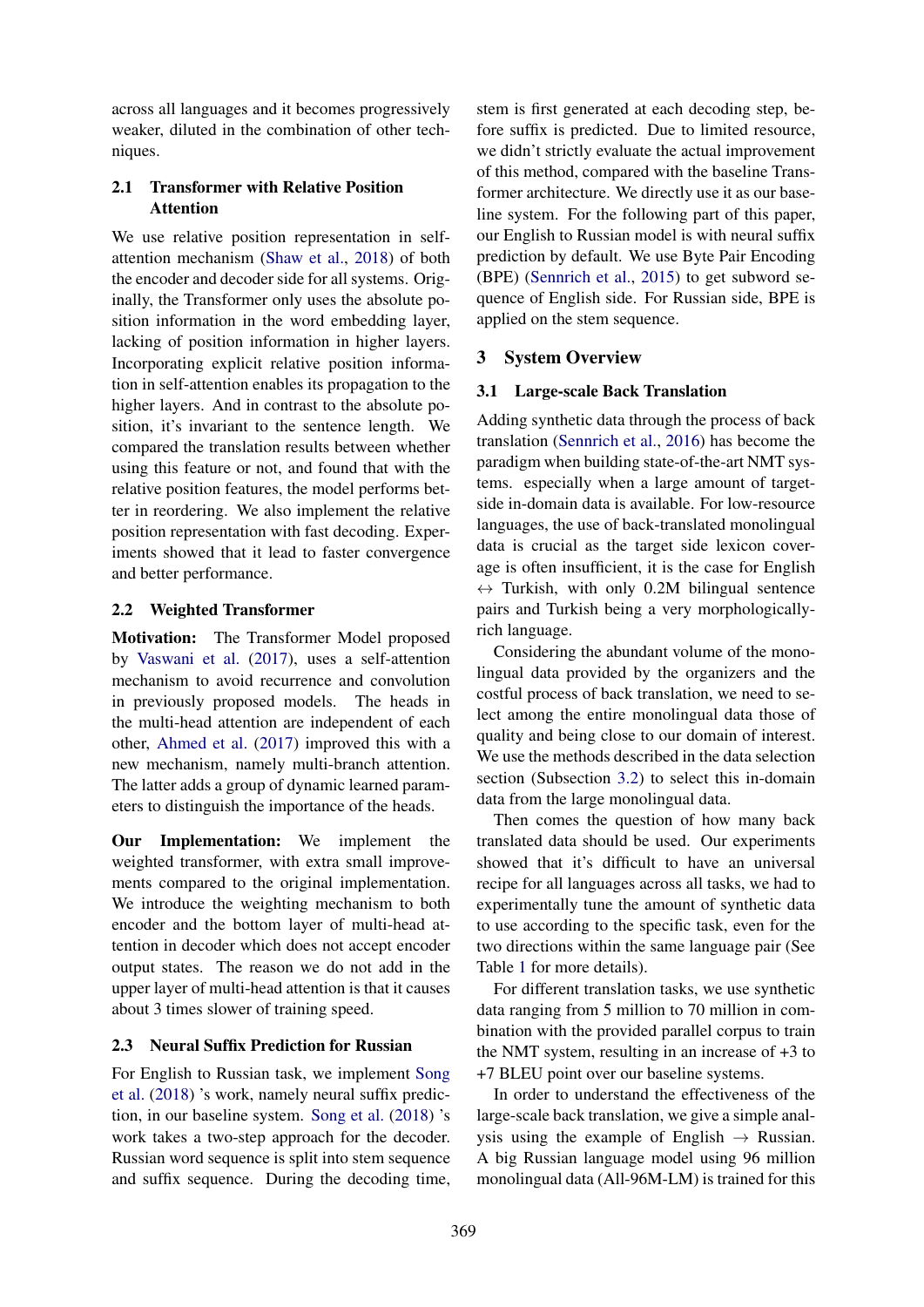|                     | authentic | synthetic (critical) | synthetic (upper bound tested) |
|---------------------|-----------|----------------------|--------------------------------|
| $EN \rightarrow RU$ | 8М        | 8M                   | 24M                            |
| $RU \rightarrow EN$ | 30M       | 70M                  | 85M                            |
| $EN \rightarrow TR$ | 0.2M      | 6M                   | 14M                            |
| $TR \rightarrow EN$ | 0.2M      | 10M                  | 15M                            |
| $EN \rightarrow ZH$ | 7.2M      | 3.98M                | 10M                            |

Table 1: Synthetic data usage. Authentic: the amount of authentic parallel data after cleaning; Synthetic (critical): the maximal amount of synthetic data added to the parallel data with improvement; Synthetic (upper bound tested): the maximal amount of synthetic data tested

|                    | baseline translation | translation with BT | reference translation |
|--------------------|----------------------|---------------------|-----------------------|
|                    | (BLEU 36.66)         | (BLEU 38.94)        |                       |
| <b>All-96M-LM</b>  | 206.35               | 203.07              | 197.95                |
| <b>NoUN-80M-LM</b> | 204.72               | 199.83              | 194.83                |

Table 2: Perplexity analysis of the effect of back translation with English  $\rightarrow$  Russian examples

purpose, then 3 different translations of the newstest2017 test set are evaluated in term of perplexity over this language model, the results are shown in the Table 2. We can see that the translation produced by a model using back translation has a lower perplexity than the one without using it, and an increase of +2.3 BLEU is observed accordingly. This means that with the extra target side indomain data, the model can learn to produce more fluent translation.

Similar observations can be obtained using a different language model (NoUN-80M-LM), we can notice that without the UN data, the same translations have lower perplexity, as the UN domain is a different domain than the news one, that's also in line with the BLEU score increase when training without the UN corpora in the En $glish \rightarrow Russian experiment$  results (See Subsection 4.2 ).

### 3.2 Fine-tuning with In-domain Data

Fine-tuning is a common method for domain adaption in NMT, which has proven effective for boosting the translation quality in a specific domain. Following Luong and Manning (2015), we first train a model on a large out-of-domain corpus and then continue a few epochs only on a small indomain corpus. In our work, we try two different approaches to select the small in-domain corpus, namely, n-grams and binary classification.

N-grams: In order to acquire high-quality indomain data, we exploit the algorithm detailed in Duh et al. (2013); Axelrod et al. (2011), which aims at selecting sentence pairs from large outdomain corpus that are similar to the target domain. In our experiment, the parallel bi-texts and monolingual back-translation corpus are used as out-domain corpus O. While all available newstest sets are regarded as in-domain corpus I. We first train tri-gram language models over the source and target side of the in-domain corpus, respectively ( $H_{I-src}$  and  $H_{I-tqt}$ ). Then, build tri-gram language models of similar size over the random sample from the out-domain corpus  $(H_{O-src}$  and  $H_{O-tat}$ ). Based on this, each sentence pair s from  $O$  is scored by the bilingual cross-entropy difference  $[H_{I-src(s)} - H_{O-src(s)}] + [H_{I-tgt(s)} H_{O-tgt(s)}$ . Finally, we sort all sentence pairs and select top  $n (n = 100K)$  sentences pair with the lowest scores to fine-tune the parameters of neural network.

Binary Classification: Finding the sentence pairs that are similar to the in-domain corpora can also be viewed as a text categorization problem, albeit there are only two categories here, that is, in-domain (1) and out-domain (0).

With the development of word embedding (Mikolov et al., 2013), we are now able to convert textual content into numerical representation that bears much more information than the traditional ngram-based models can, such as positional, semantic and syntactical information. In most sentences, there are parts that carry strong domain information and are very useful in determining whether a particular sentence is in-domain or out-domain, while other parts are much more general and thus less useful. To extract such key domain information from a sentence, we can use convolutional neural network (CNN) with a softmax classifier sitting in the top layer.

We follow the footstep of Chen and Huang (2016) where the Semi-Supervised CNN (SS-CNN) domain adaption method was proposed. We use our own cloud-based word2vec to train word embeddings of 300 dimensions, using all available WMT18 bilingual and monolingual corpora for the constrained translation tasks and all the corpora that we have access to for the unconstrained tasks. Similar to Chen and Huang (2016), we also make full use of conText (Johnson and Zhang, 2015) as the CNN-based text classifier, which features a stack of two independent CNNs. The inputs to the first network, which is a simple convolution layer, are bag-of-words one-hot vectors,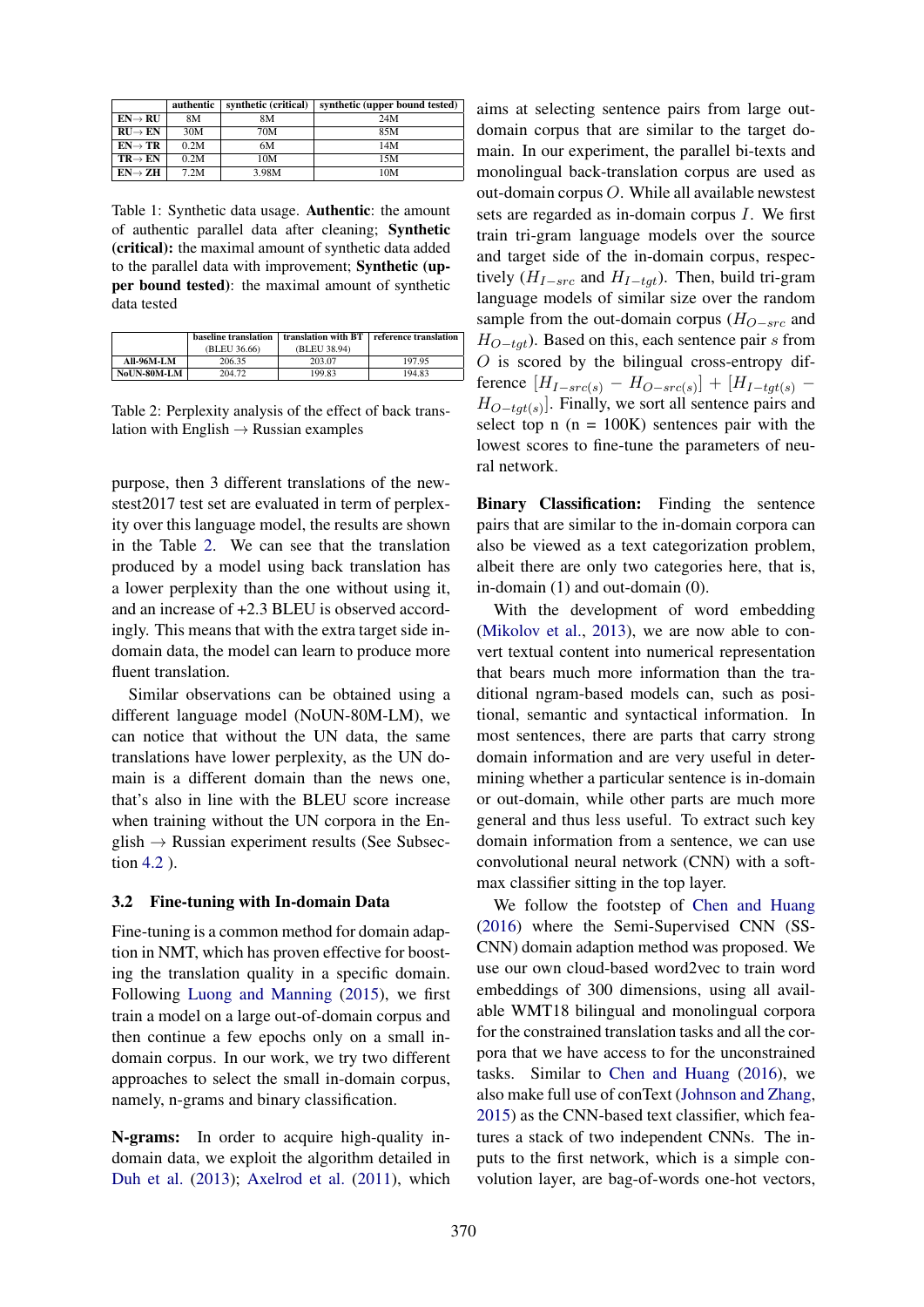concatenated one-hot vectors, bag-of-words word embedding vectors and concatenated word embedding vectors, respectively, which results in four output regions correspondingly. The regions are then fed to the actual CNN classifier altogether that consists of one convolution layer, one nonlinear layer, one max pooling layer as well as a softmax. Without the loss of generality, we refer the full stack as one CNN classifier. For bilingual corpora, we train two classifiers, one for each language. Each classifier is trained with pre-trained word embeddings of each sentence and the corresponding label (1 for in-domain or 0 for outdomain). During inference, the classifiers will score each new sentence pair, resulting in four scores. That is, for each language, we will have one score for the in-domain possibility and the other for out-domain. Then, we replace the entropy scores of the scoring equation used in the ngram-based approach with these four possibility scores, to work out the final score for the sentence pair.

While training the CNN classifiers, we first sample a general domain corpora with the same number of sentence pairs in the in-domain set to be used as the out-domain set. For SSCNN, an in-domain set of a few thousand sentence pairs is sufficient to find high quality in-domain subcorpora from the general corpora. Then, we label all in-domain pairs with 1 and all sampled pairs as 0. Next, for each language, we pass all labelled sentences to a CNN classifier, where the first network scans the input with the window size of 5 and the stride size at 1 with a zero padding of 4. For the second network, we employ 500 neurons with ReLU as the activation for the nonlinear layer. The loss function we use is mean square error and the training progresses using SGD with momentum.

Hyper-specialisation: While the two methods described previously in this section allow us to acquire data that are close to our development set, however, only suboptimal performance is expected on the final test set, as we don't have the reference translation to perform the bilingual data selection for the final test set. Inspired by the idea of hyper-specialisation (Deng et al., 2017), we produced multiple hypotheses of the test set using our best single and ensemble models, and used them as the target side translations. By integrating the real source text and target side translation pairs of the test set as in-domain seed into the data se-

lection process, we makes the latter aware of the test set information, thereby enables it to retrieve better in-domain bi-texts for this specific test set. Subsequently, these synthetic bi-texts can serve as train data as they are in-domain parallel data of good quality, the idea is to imitate the effect of model ensemble, but at the data level.

Finally, we replace Adam (Kingma and Ba, 2014) optimizer with SGD and use the learning rate decay, then we continue training the current best model for a few more iterations on the mixture of synthetic bi-texts and top n (n=100K) selected bilingual texts.

## 3.3 Greedy Model Selection based Ensembling

Model ensembling is a widely used technique to boost the performance of a MT system, which consists in combining the prediction of multiple models at each decode step. However, we have observed that if the single models were strong enough, very tiny improvement could be drawn from a simple combination of the top N models. Also combining brutally an increasing number of models could easily go over the resource limit even with very powerful multi-gpu machines.

In order to overcome this limit, we adopted an approach named Greedy Model Selection based Ensembling (GMSE) that we will describe in this section.

GMSE Algorithm: The algorithm takes as input a sorted list of N strong single models  $\mathcal{L}_{\text{cand}} =$  $\{\mathcal{M}_0 \leq i \leq N\}$  with N could possibly up to several hundreds, the order is typically defined by the performance on the development set. The algorithm starts with a "keep" list  $\mathscr{C}_{\text{current}}$  which initially only contains the model  $\mathcal{M}_0$ . At each iteration, a model candidate  $\mathcal{M}_i$ , is shifted from the input  $\mathscr{L}_{\text{cand}}$  and concatenated temporarily to the current "keep" list, all these models are then put through a standard model ensemble process. If the current iteration ends up with a better BLEU score, the candidate model  $\mathcal{M}_i$  is added to the "keep" list  $\mathscr{C}_{current}$ . Otherwise, it is add to a "redemption" list  $\mathscr R$ . and still has a weak chance to be "redeemed" for the future iterations. One model from the "redemption" list can only be redeemed once, after which it is withdrawn definitely from the candidates. At the beginning of each iteration, a candidate model  $\mathcal{M}_i$  could be either drawn from the beginning of the  $\mathscr{L}_{\text{cand}}$  with a probability P, the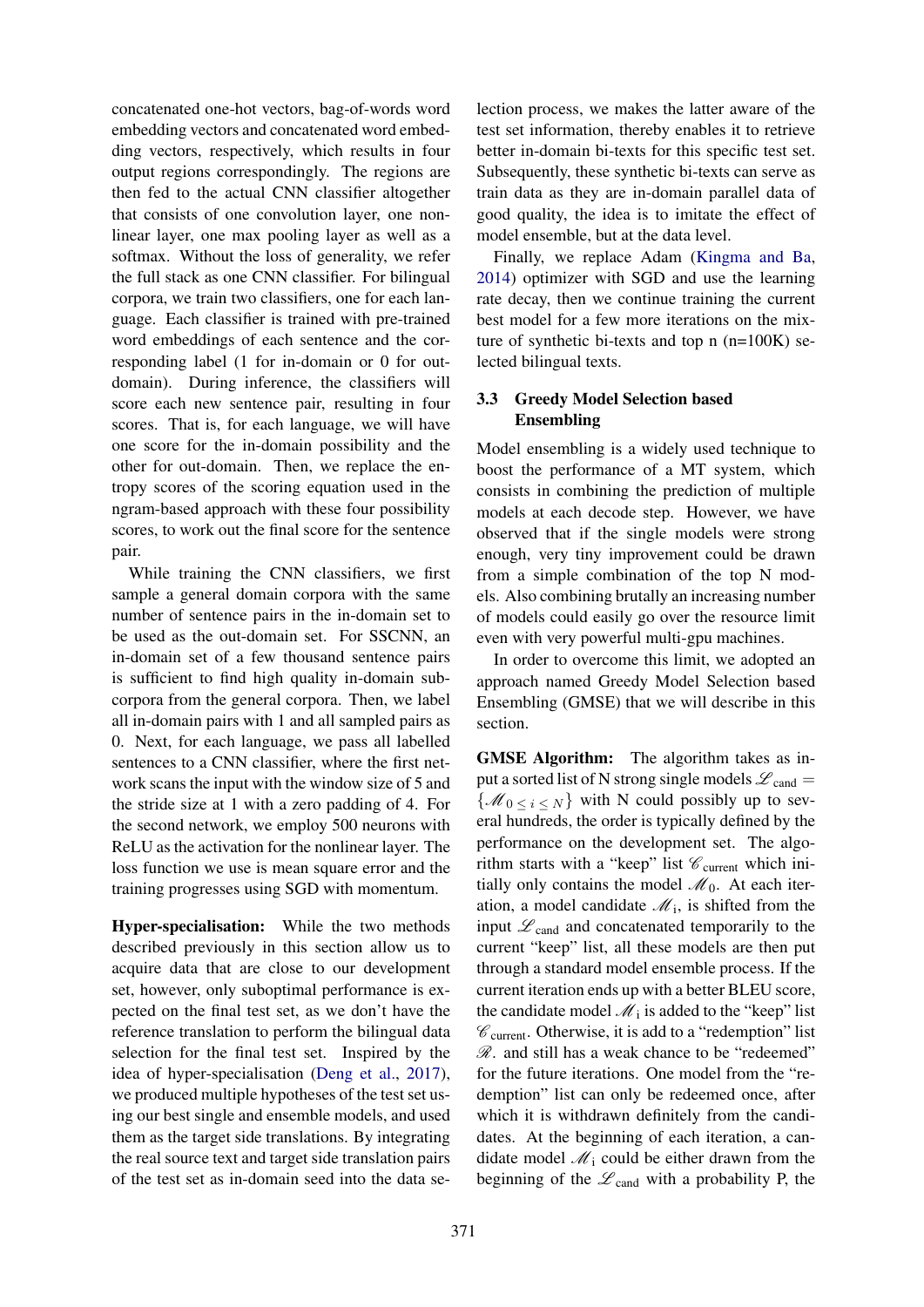end of the  $\mathscr{L}_{\text{cand}}$  with a probability P<sub>reverse</sub>, or the "redemption" list  $\mathscr R$  with a probability  $P_{redeen}$ , we used  $[P, P_{reverse}, P_{redeen}] = [0.8, 0.1, 0.1]$  for our experiments. The algorithm ends when the input list  $\mathscr{L}_{\text{cand}}$  is empty or a certain number of stalls (10) is reached. See algorithm 1 for the pseudo-code.

Algorithm 1 GMSE algorithm

#### Input:

The sorted list of N single models ordered by performance on dev set:  $\mathscr{L}_{\text{cand}}$  $\{\mathcal{M}_0 < i < N\};$ 

Number of stalls before stopping the algorithm: K;

#### Output:

The best combination when stopping criterion is reached:  $\mathscr{C}_{\text{best}}$ ;

1: Initialization:

2:  $\mathcal{C}_{\text{current}} = \{ \mathcal{M}_0 \}$ <br>3:  $\mathcal{C}_{\text{best}} = \{ \mathcal{M}_0 \}$ 3:  $\mathcal{C}_{\text{best}} = \{ \mathcal{M}_0 \}$ <br>4:  $\mathcal{R} = \{ \}$  $\mathcal{R} = \{\}$ 5:  $S_{\text{best}} = S_{\text{M}_0}$ 6:  $k = 0$ 7: while  $k < K$  and  $\mathscr{L}_{\text{cand}}$  is not empty: **do** 8: if CONDITION( $\mathcal{R}$ , P<sub>redeem</sub>) = True: then 9:  $M_{\text{cand}} = \text{shift } \mathcal{R}$ 10: **else if** CONDITION( $P_{reverse}$ ) = True: **then** 11:  $M_{\text{cand}} = \text{pop } \mathscr{L}_{\text{cand}}$ 12: else 13:  $M_{\text{cand}} = \text{shift } \mathcal{L}_{\text{cand}}$ 14: end if 15:  $C_{\text{current}} = C_{\text{current}} \cup \{M_{\text{cand}}\}$ <br>16:  $S_{\text{current}} = ensemble(C_{\text{current}})$  $S_{\text{current}} = ensemble(C_{\text{current}})$ 17: if  $S_{\text{current}} > S_{\text{best}}$  then 18:  $\mathscr{C}_{\text{best}} = \mathscr{C}_{\text{current}}$ 19:  $S_{\text{best}} = S_{\text{current}}$ 20: else 21:  $\mathscr{C}_{\text{current}} = \mathscr{C}_{\text{best}}$ 22:  $\mathcal{R} = \{ \mathcal{M}_{\text{cand}} \} \cup \mathbb{R}$ <br>23: end if end if 24: end while

As mentioned at the beginning of the section, the effect of model ensemble is diminished with strong single models, especially with fine-tuned models. In order to boost the performance, we trained independently a large number of models using different model features for transformer models as described in the Section 2 , different hyperparameters, different versions of training data and different model types, resulting in a search space which is sufficiently large and with high di-

versity. The greedy nature of the GMSE algorithm makes the search feasible in a relatively acceptable time limit. On the development set, this algorithm can consistently improve more +1 BLEU point over the best single model across all the language directions in which we have participated. This increase drops to only around  $+0.3 - +0.5$  on test set.

## 3.4 Greedy Feature Selection based Reranking

We describe the greedy feature selection based reranking (GFSR) we used in WMT 2018 in this section. N-best reranking in machine translation is a common-used technology, which can improve translation quality by picking better translations from n-best list to replace the one with the highest MT model score.

GFSR Framework: We adopted the widely used an open-source implementation in moses (Koehn et al., 2007) of K-batched MIRA algorithm (Cherry and Foster, 2012) to rerank the nbest list. Unlike most common reranking architectures, we select the features greedily from a large feature pool, in which there are about 50+ different feature types.



Figure 1: Framework of GFSR

As described in Figure 1, firstly, reranking the nbest list with all  $n$  features in the feature pool. Secondly, for all features, ignoring each one of them from the feature pool in a loop, and using the other  $n - 1$  features to rerank on the dev data. Then, the feature that can get largest BLEU score improvement by ignoring it is removed from the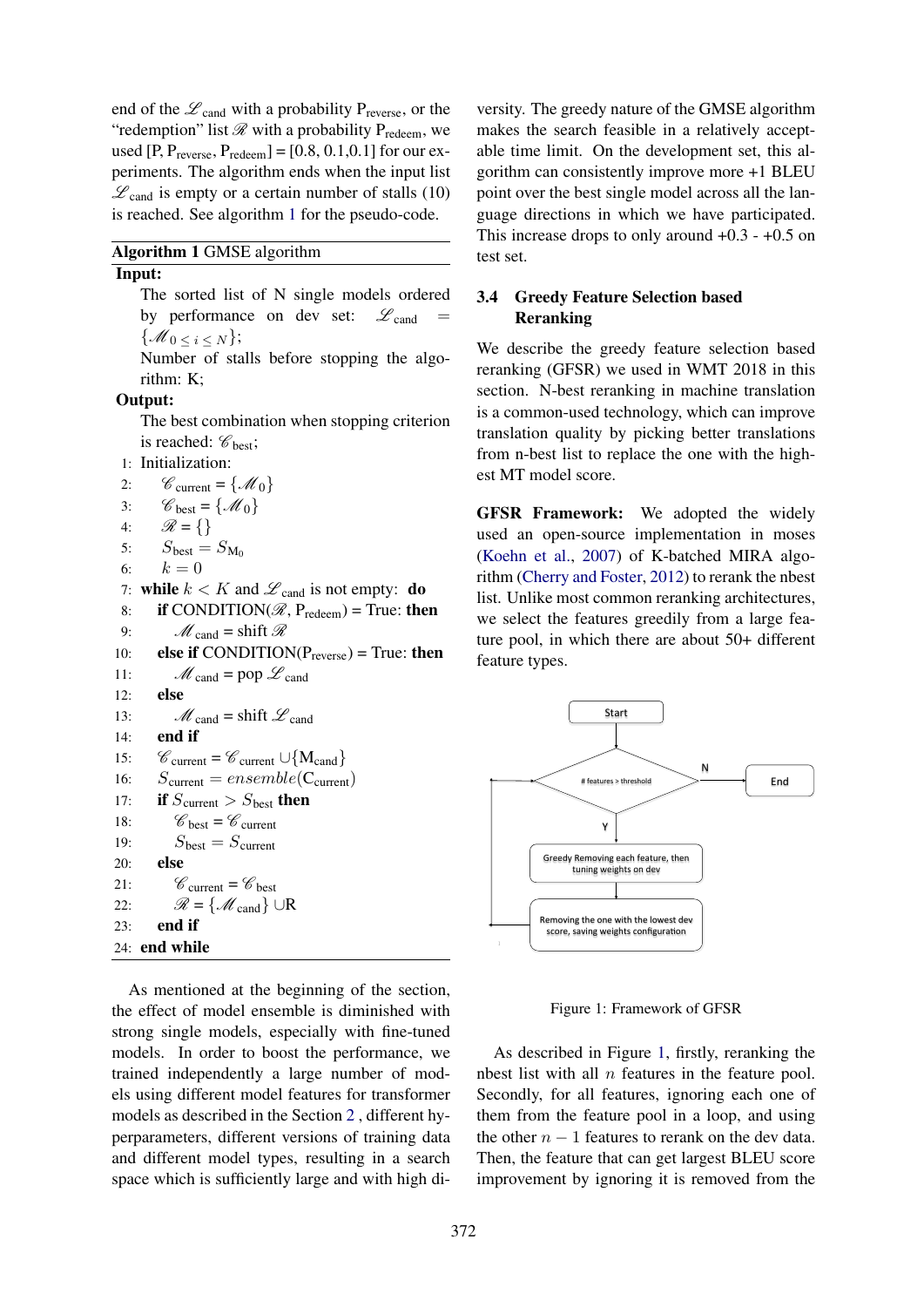| Category                      | Features                                              |  |
|-------------------------------|-------------------------------------------------------|--|
|                               | Main model score                                      |  |
| <b>NMT Model Features</b>     | Left2Right sodel score (Liu et al., 2016)             |  |
|                               | Target2source model score (Sennrich et al., 2016)     |  |
| Language Model Features       | Multiple ngram language models                        |  |
|                               | Word count                                            |  |
| <b>Count Features</b>         | Char count                                            |  |
|                               | Word count ratio                                      |  |
|                               | Char count ratio                                      |  |
| Word-alignment-based Features | Word posterior probability (Ueffing and Ney, 2007)    |  |
|                               | Sentence-level translation probability                |  |
|                               | Consensus score (Expected BLEU) (DeNero et al., 2009) |  |
| <b>Expected Scores</b>        | Expected ChrF (Popović, 2015)                         |  |
|                               | Expected Omean (Chen et al., 2012)                    |  |

Table 3: Features (feature templates) for reranking.

feature pools. The loop stops when the number of features is smaller than a threshold.

Features: We used about 50+ features in our reranking module, including NMT model features, count-based features, word-alignment-based features, expected scores features, etc. The feature types are described in Table 3. Some feature types such as NMT model features and Language Model features may have multiple instances.

Reinforced Nbest Generation: In order to have large beam size  $K = 100+$  without introducing too many noises, we use multiple strong ensemble systems to generate a joint Nbest list. The idea is to have a higher upper-bound for the beam without the side-effect of having a lower lower-bound, Thereby, the reranker can focus on only good candidates.

## 3.5 Postprocessing

To recase (or recapitalize) the MT output, SMTbased recasers are trained on the Target side corpus with Moses toolkit<sup>1</sup>. In these models, language model plays an important role. As a result, large & domain related LMs are built. We also use a few simple uppercase rules, for example province & city names and the words beginning of a sentence are capitalized.

# 4 Experiments and Results

Preliminary experiments showed that the model features described in the section 2 yielded similar improvements reported in the original papers, or on par with the standard Transformer. For all of our baseline systems, we integrated these features into our model architecture, except the neural suffix prediction which is only used for the English  $\rightarrow$  Russian system.

All of our experiments employ 6 encoder and decoder self-attention layers, both embedding and hidden size have a dimension of 512, 8 heads for the self-attention. We use FFN layer with 2048 cells and Swish (Ramachandran et al., 2017) as activation function. Warmup step is set to 16000 with a learning rate equals to 0.0003. We use label smoothing with a confidence score 0.9 and all the dropout probabilities are set to 0.1. All baseline systems are trained with 4 to 8 GPUs using synchronous-SGD with moving average mechanism where the average is taken in time and in space (Zhang et al., 2015).

We use BLEU as evaluation metric (Papineni et al., 2002). For English  $\leftrightarrow$  Russian and English  $\leftrightarrow$  Turkish, all reported scores are calculated over tokenized texts except for the 2018 submission which is end2end BLEU. For English  $\rightarrow$  Chinese, all reported scores are end2end BLEU score using the SACREBLEU toolkit<sup>2</sup> (Post, 2018).

## 4.1 English  $\rightarrow$  Chinese

For the English  $\rightarrow$  Chinese system, we use all the available parallel data to train our English  $\rightarrow$  Chinese system. The parallel corpus is firstly filtered using the same pipeline as for the other language pairs. As we find many sub-fragments belonging to the same translation units in the parallel data, we do an additional ngram-check based fuzzy filtering to get rid of these noisy pairs. We use an in-house tokenizer for both English and Chinese tokenization. After the preprocessing, we train BPE models with 60000 merge operations for both sides respectively.

To employ the monolingual Chinese corpus, we first build a  $ZH \rightarrow EN$  Transformer system with all the available parallel data. We select the good quality in-domain corpus from the XMU monolingual corpus $3$  to produce our synthetic data. The corpus contains a total number of 5, 959, 849 sentences after the selection and a rule-based filtering. We set beam size as 12 and *alpha* as 0.6 during batch-decoding. The generated synthetic data is augmented into our parallel training data to build our  $EN \rightarrow ZH$  Transformer system. We extended the use of monolingual data to other sources, but it didn't result in better performance.

We follow the methods described in Subsection 3.2 for data selection. A series of models

<sup>1</sup>http://www.statmt.org/moses/

<sup>2</sup>https://github.com/awslabs/sockeye/

tree/master/contrib/sacrebleu

<sup>3</sup>http://nlp.nju.edu.cn/cwmt-wmt/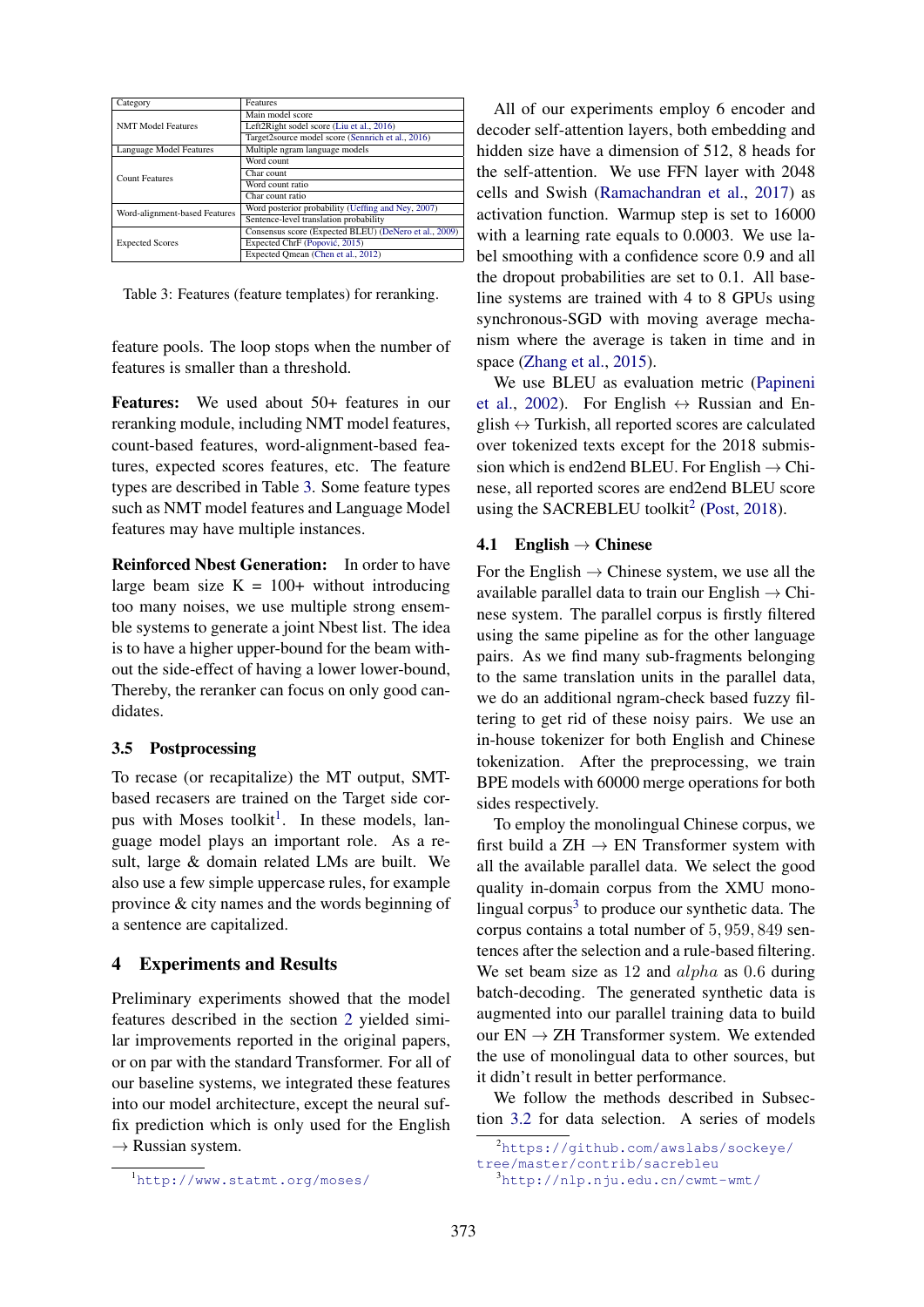| System                  | newsdev2017 | newstest2017 |
|-------------------------|-------------|--------------|
| baseline                | 35.47       | 35.29        |
| + corpus cleaning       | 36.02       | 36.64        |
| + back translation      | 39.15       | 40.04        |
| $+$ finetuning          | 40.06       | 40.68        |
| $+$ ensemble            | 40.57       | 41.18        |
| + reranking             | 40.89       | 41.60        |
| <b>WMT18</b> submission | 43.37       |              |

Table 4:  $EN \rightarrow ZH$  BLEU results on *newsdev2017* and *newstest2017*

can be obtained according to the methods and the amount of data used for fine-tuning. We adopt the GMSE approach for ensemble, the final best combination contains 7 models. Our reranker contains more than 70 features, including 14 Chinese language models, 8 Target-to-Source models, 4 Right-to-Left models. We use *newsdev2017* as the development set and *newstest2017* as the validation set during model training. The results of our system are reported in Table 4.1.

### 4.2 English  $\leftrightarrow$  Russian

For English  $\leftrightarrow$  Russian, we use the following resources from the WMT parallel data: News Commentary v13, CommonCrawl, ParaCrawl corpus, Yandex Corpus, UN Parallel CorpusV1.0 and Wiki Headlines. We perform data quality assessment, language identification, and excessive BPE segmentation filtering, resulting in a 28 million high-quality bilingual data. We train bidirectional systems using this high-quality bilingual data. We use 50000 BPE operations and the vocabulary size is set to 50000. For the English  $\rightarrow$  Russian system, we found that it's beneficial to not make use of the UN corpora.

We selected in-domain monolingual data using the development sets 2012-2017 as seed data from the News Crawl corpora. We back-translated 24 million Russian and 70 million English sentences into the respective source side language using the the best single model trained on the high-quality bilingual data.

### 4.3 English  $\leftrightarrow$  Turkish

All parallel training data released are used in our  $TR \leftrightarrow EN$  systems, and it is about 207K sentences. We use an in-house tokenizer for both English and Turkish tokenization. A joint BPE model is applied in both directions, which is learned from mixed corpus of EN and TR with 16000 merge op-

| System                  | newstest2016 | newstest2017 |
|-------------------------|--------------|--------------|
| baseline                |              | 31.62        |
| + corpus cleaning       |              | 34.71        |
| $+ w/\sigma$ UN         | 31.99        | 36.15        |
| + back translation      | 34.24        | 38.94        |
| $+$ finetuning          | 34.96        | 40.37        |
| + ensemble              | 35.98        | 41.06        |
| + reranking             | 36.41        | 41.77        |
| <b>WMT18</b> submission | 34 R         |              |

Table 5: EN → RU BLEU results on *newstest2016* and *newstest2017*

| System                  | newstest2016 | newstest2017 |
|-------------------------|--------------|--------------|
| baseline                | 29.98        | 33.56        |
| + corpus cleaning       | 30.82        | 36.33        |
| + back translation      | 33.90        | 39.84        |
| $+$ finetuning          | 34.72        | 40.76        |
| + ensemble              | 35.76        | 41.34        |
| + reranking             | 36.23        | 41.97        |
| <b>WMT18</b> submission | 34.9         |              |

Table 6:  $RU \rightarrow EN$  BLEU results on *newstest2016* and *newstest2017*

erations. As the parallel data amount is small, we use a shared vocabulary for both EN and TR, and we tie all embeddings of source, target and output layer following Press and Wolf (2017).

The back translation is particularly effective for  $EN \leftrightarrow TR$  as the amount of parallel data is very limited. For  $EN \rightarrow TR$ , about 6 million sentences are selected from the newscrawl2016, 2017 and common crawl data, which is scored and sorted by domain similarity with newstest2016 test-set and authentic parallel data. Then, the 6 million sentences are translated into English by a TR  $\leftrightarrow$ EN model trained by the authentic parallel corpus. The domain relevance and the amount of data are important when using back-translation. The TR  $\rightarrow$  EN follows the same procedure to get synthetic data, except the used monolingual data sources include news2014-2017 and news comment, and the final amount of effective monolingual sentences is 10 million.

Unlike the back translation process, the finetuning is less effective as the amount of authentic parallel data is very limited. However, our data selection methods can still yield about +0.5 BLEU over strong underneath models.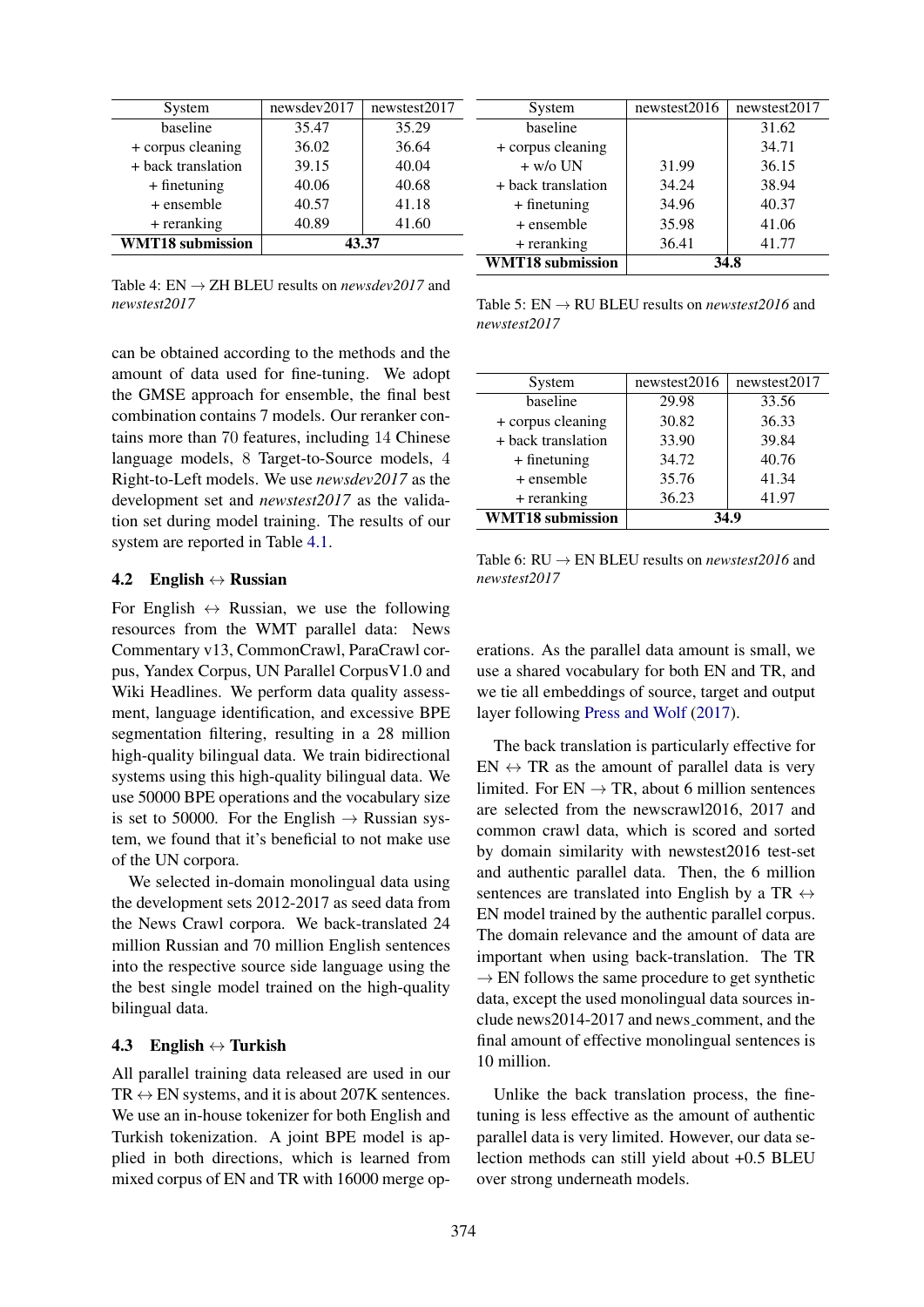| System                  | newstest2016 | newstest2017 |
|-------------------------|--------------|--------------|
| baseline                | 14.28        | 14.97        |
| + joint-bpe             | 15.83        | 16.13        |
| + corpus-cleaning       | 16.31        | 16.80        |
| + back translation      | 22.92        | 23.87        |
| $+$ finetuning          | 23.57        | 24.20        |
| + ensemble              | 24.63        | 24.96        |
| + reranking             | 25.23        | 25.76        |
| <b>WMT18</b> submission | 20.0         |              |

Table 7:  $EN \rightarrow TR$  BLEU results on *newstest2016* and *newstest2017*

| System                  | newstest2016 | newstest2017 |
|-------------------------|--------------|--------------|
| baseline                | 17.90        | 18.41        |
| $+$ joint-bpe           | 18.33        | 18.72        |
| + corpus-cleaning       | 19.10        | 19.61        |
| + back translation      | 26.41        | 26.98        |
| $+$ finetuning          | 27.21        | 27.52        |
| + ensemble              | 28.12        | 28.04        |
| + reranking             | 28.51        | 28.20        |
| <b>WMT18</b> submission | 28.0         |              |

Table 8: TR  $\rightarrow$  EN BLEU results on *newstest2016* and *newstest2017*

### 5 Conclusion

This paper describes Alibaba's neural machine translation systems for the WMT18 shared news translation task. For all translation directions, we adopted the same strategies, which consist of building numerous strong single systems over which we employed reinforced multi-system based mechanisms to get the best out of all these single systems. We investigated the two mainstream methods to build a strong single system, one is based on incremental improvements of neural machine translation model architecture and the other is to have more data and make a better use of these data, and we found that the latter is more effective, at least in the cases where the former is not "revolutionary" enough. Finally, for all translation directions in which we have participated, we achieved the best results in term of case sensitive BLEU score, setting the new state-of-the-art performance.

### References

- Karim Ahmed, Nitish Shirish Keskar, and Richard Socher. 2017. Weighted transformer network for machine translation. *CoRR*, abs/1711.02132.
- Amittai Axelrod, Xiaodong He, and Jianfeng Gao.

2011. Domain adaptation via pseudo in-domain data selection. In *Proceedings of the conference on empirical methods in natural language processing*, pages 355–362. Association for Computational Linguistics.

- Boxing Chen and Fei Huang. 2016. Semi-supervised convolutional networks for translation adaptation with tiny amount of in-domain data. In *Proceedings of The 2016 SIGNLL Conference on Computational Natural Language Learning*, pages 314–323. Association for Computational Linguistics.
- Boxing Chen, Roland Kuhn, and Samuel Larkin. 2012. Port: a precision-order-recall mt evaluation metric for tuning. In *Proceedings of the 50th Annual Meeting of the Association for Computational Linguistics: Long Papers-Volume 1*, pages 930–939. Association for Computational Linguistics.
- Colin Cherry and George Foster. 2012. Batch tuning strategies for statistical machine translation. In *Proceedings of the 2012 Conference of the North American Chapter of the Association for Computational Linguistics: Human Language Technologies*, pages 427–436. Association for Computational Linguistics.
- John DeNero, David Chiang, and Kevin Knight. 2009. Fast consensus decoding over translation forests. In *Proceedings of the Joint Conference of the 47th Annual Meeting of the ACL and the 4th International Joint Conference on Natural Language Processing of the AFNLP: Volume 2-Volume 2*, pages 567–575. Association for Computational Linguistics.
- Yongchao Deng, Jungi Kim, Guillaume Klein, Catherine Kobus, Natalia Segal, Christophe Servan, Bo Wang, Dakun Zhang, Josep Maria Crego, and Jean Senellart. 2017. SYSTRAN purely neural MT engines for WMT2017. *CoRR*, abs/1709.03814.
- Kevin Duh, Graham Neubig, Katsuhito Sudoh, and Hajime Tsukada. 2013. Adaptation data selection using neural language models: Experiments in machine translation. In *Proceedings of the 51st Annual Meeting of the Association for Computational Linguistics (Volume 2: Short Papers)*, volume 2, pages 678–683.
- Rie Johnson and Tong Zhang. 2015. Semi-supervised convolutional neural networks for text categorization via region embedding. In C. Cortes, N. D. Lawrence, D. D. Lee, M. Sugiyama, and R. Garnett, editors, *Advances in Neural Information Processing Systems 28*, pages 919–927. Curran Associates, Inc.
- Diederik P. Kingma and Jimmy Ba. 2014. Adam: A method for stochastic optimization. *CoRR*, abs/1412.6980.
- Philipp Koehn, Hieu Hoang, Alexandra Birch, Chris Callison-Burch, Marcello Federico, Nicola Bertoldi, Brooke Cowan, Wade Shen, Christine Moran, Richard Zens, et al. 2007. Moses: Open source